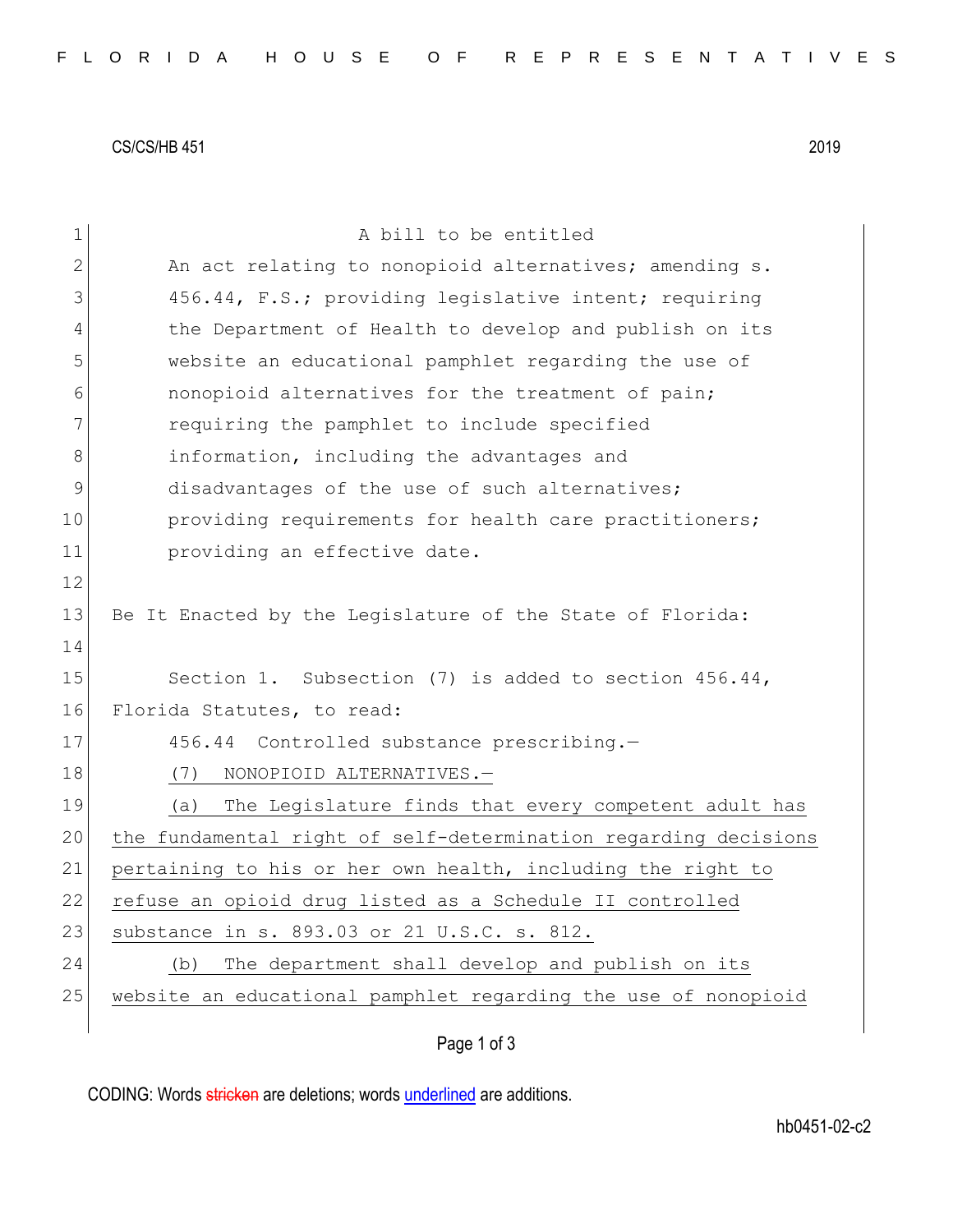## CS/CS/HB 451 2019

26 alternatives for the treatment of pain. The pamphlet shall, at a 27 minimum, include: 28 1. Information on available nonopioid alternatives for the 29 treatment of pain, including nonopioid medicinal drugs or drug 30 products and nonpharmacological therapies. 31 2. The advantages and disadvantages of the use of 32 nonopioid alternatives. 33 (c) Except in the provision of emergency services and 34 care, as defined in s. 395.002, before providing medical 35 treatment or anesthesia or prescribing an opioid drug listed as 36 a Schedule II controlled substance in s. 893.03 or 21 U.S.C. s. 37 812 for the treatment of pain, a health care practitioner must: 38 1. Inform the patient of available nonopioid alternatives 39 for the treatment of pain, which may include nonopioid medicinal 40 drugs or drug products, acupuncture, chiropractic treatments, 41 massage therapy, physical therapy, occupational therapy, or any 42 other appropriate therapy as determined by the health care 43 practitioner. 44 2. Discuss the advantages and disadvantages of the use of 45 nonopioid alternatives, including whether the patient is at a 46 high risk of, or has a history of, controlled substance abuse or 47 misuse and the patient's personal preferences. 48 3. Provide the patient with the educational pamphlet 49 described in paragraph (b). 50 4. Document the nonopioid alternatives considered in the

Page 2 of 3

CODING: Words stricken are deletions; words underlined are additions.